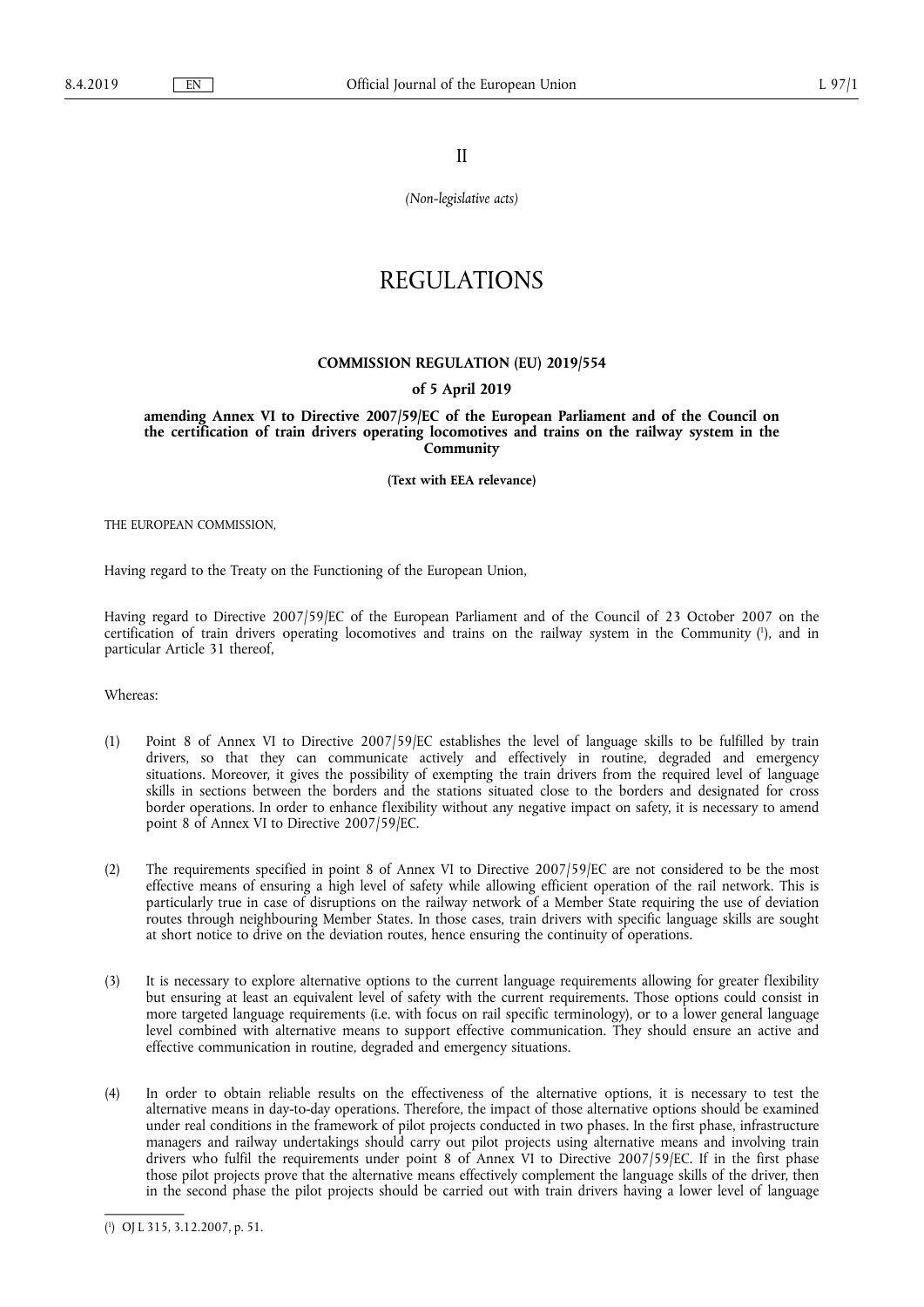skills than those required in point 8 of Annex VI to Directive 2007/59/EC and using the alternative means proved effective in the first phase. A derogation should be requested jointly by the railway undertaking and infrastructure manager to the Commission for carrying out the second phase.

- (5) The respective roles and responsibilities of all parties involved, such as the Commission, national safety authorities and the European Union Agency for Railways, in the process of submitting and assessing the requests for derogation as well as carrying out the pilot projects should be clarified.
- (6) The involvement of the national safety authorities is crucial in the process of submitting the requests for derogation. Their positive opinion should accompany the application submitted jointly by the rail undertaking and infrastructure manager.
- (7) The preparation and assessment of impacts of the envisaged pilot projects require time. It is however necessary to have a legal ground/justification for more flexibility as regards the language requirements as soon as possible, in order to carry out the pilot projects as soon as possible in order to be prepared for possible disruptions on the EU rail network. For that reason, the new rules should be applicable without the need of further transposition by the Member States.
- (8) Point 8 of Annex VI consists of a self-standing set of rules that can be understood without recourse to other parts of that Annex or to Directive 2007/59/EC. Therefore, this amending act should provide for directly applicable rules.
- (9) For reasons of clarity, the whole point 8 should be replaced, although the amendments do not concern the whole point.
- (10) For the staff performing safety-critical tasks involving a direct interface between a railway undertaking and an infrastructure manager, the professional qualifications and health and safety conditions at work are defined in Commission Decision  $2012/757/EU$  ( $\text{?}$ ). The requirements of Decision  $2012/757/EU$  are complementary to those set out in Annex VI of Directive 2007/59/EC.
- (11) In accordance with Article 31 of Directive 2007/59/EC, the bodies represented in the European Social Dialogue Committee Railways were consulted.
- (12) The measures provided for in this Regulation are in accordance with the opinion of the Committee referred to in Article 32(1) of Directive 2007/59/EC,

HAS ADOPTED THIS REGULATION:

#### *Article 1*

Point 8 of Annex VI to Directive 2007/59/EC is replaced by the following:

## '8. LANGUAGE

- (1) Drivers who have to communicate with the infrastructure manager on critical safety issues must have the necessary language skills in at least one of the languages indicated by the infrastructure manager concerned. Their language skills must allow them to communicate actively and effectively in routine, degraded and emergency situations. They must be able to use the messages and communication method specified in the "Operations and traffic management" TSI.
- (2) In order to satisfy the requirements provided for in paragraph 1, drivers must be able to understand (both orally and in writing) and to communicate (both orally and in writing) according to level B1 of the Common European Framework of Reference for Languages (CEFR) established by the Council of Europe.

<sup>(</sup> 2 ) Commission Decision 2012/757/EU of 14 November 2012 concerning the technical specifications for interoperability relating to the operations and traffic management subsystem of the rail system in the European Union and amending Decision 2007/756/EC (OJ L 345, 15.12.2012, p. 1), last amended by Regulation (EU) 2015/995 (OJ L 165, 30.6.2015, p. 1).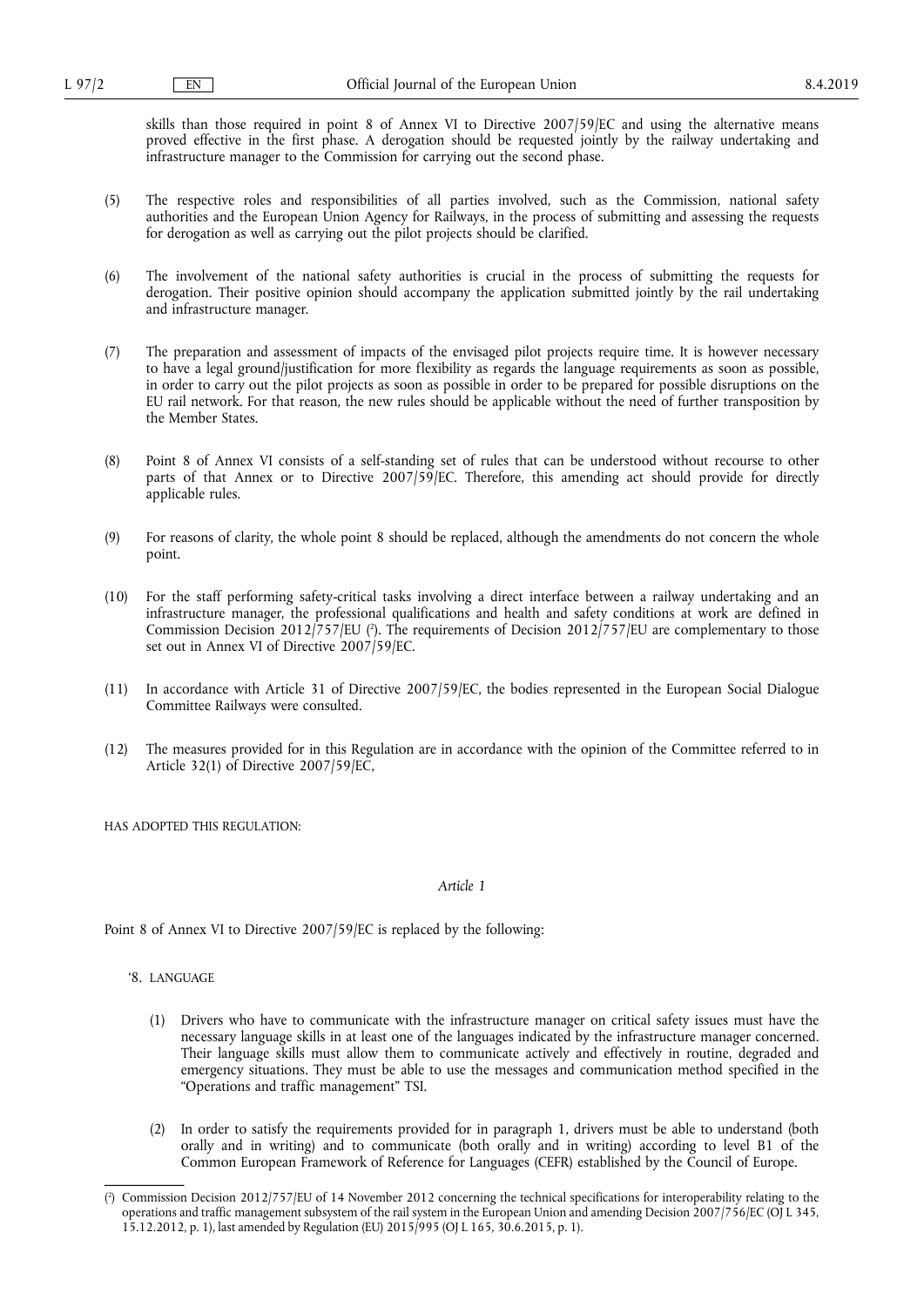- (3) In case where the train operations take place in sections between the borders and the stations situated close to the borders and designated for cross border operations, drivers of trains operated by a railway undertaking may be exempted by the infrastructure manager from the requirements of paragraph 2, provided that the following procedure is applied:
	- (a) the railway undertaking shall request the infrastructure manager for a derogation with regard to the concerned drivers. In order to ensure a fair and equal treatment of the applicants, the infrastructure manager shall apply to each submitted request for derogation the same assessment procedure, which shall be part of the network statement;
	- (b) the infrastructure manager shall grant a derogation if the railway undertaking demonstrates that it has made sufficient arrangements for ensuring communication between the concerned drivers and the staff of the infrastructure manager in routine, degraded and emergency situations, as provided for in paragraph 1;
	- (c) railway undertakings and infrastructure managers shall ensure that the concerned staff is aware of those rules and arrangements and receive appropriate training through their safety management systems.
- (4) One or several railway undertakings in cooperation with one or several infrastructure managers ("the applicants") may carry out pilot projects to test alternative means of ensuring the effective communication required by paragraph 1. The following procedure shall apply:
	- (a) the applicants shall identify the parts of the network and nature of the services concerned, the initial duration of the pilot project and in particular:
		- i) specify the scope of the pilot project,
		- ii) indicate what alternative language competences they propose to apply,
		- iii) describe which additional tools they propose to use to support communication in routine, degraded and emergency situations,
		- iv) demonstrate how the alternative language competences and additional tools ensure at least an equivalent level of safety to full compliance with the requirements of paragraph 1, when integrated in their respective Safety Management Systems (\*),
		- v) explain how they shall implement the pilot project in their Safety Management System, including training programs and documentation of the results, and
		- vi) consult the representatives of the concerned staff in the process of preparing the application.
	- (b) The applicants shall request the opinion of the concerned national safety authority/authorities that issued their single safety certificate(s) or safety authorisation(s), and of the European Union Agency for Railways, where it is the safety certification body ("the authorising entity or entities"). Each authorising entity shall issue an opinion on whether the alternative means ensure at least an equivalent level of safety to full compliance with the requirements of paragraph 1, within 60 days from the day the last authorising entity concerned has received the request. In case several authorising entities are involved, they are encouraged to work together and ensure coordination.

The opinions shall assess in particular whether the following conditions are fulfilled:

- i) the proposed alternative language competences and other tools for communication are sufficient to ensure effective communication between the concerned drivers and the staff of the infrastructure manager in routine, degraded and emergency situations.
- ii) the safety management systems of the applicants have been adapted to using alternative language competences and other tools for communication.
- iii) the applicants have provided evidence that these tools have been tested under operational conditions involving drivers fulfilling the language requirements of paragraph 2.
- iv) all concerned staff of the railway undertaking and infrastructure manager have received appropriate training through their safety management systems.

In the event of diverging opinions, the provisions of point (5) second subparagraph shall apply.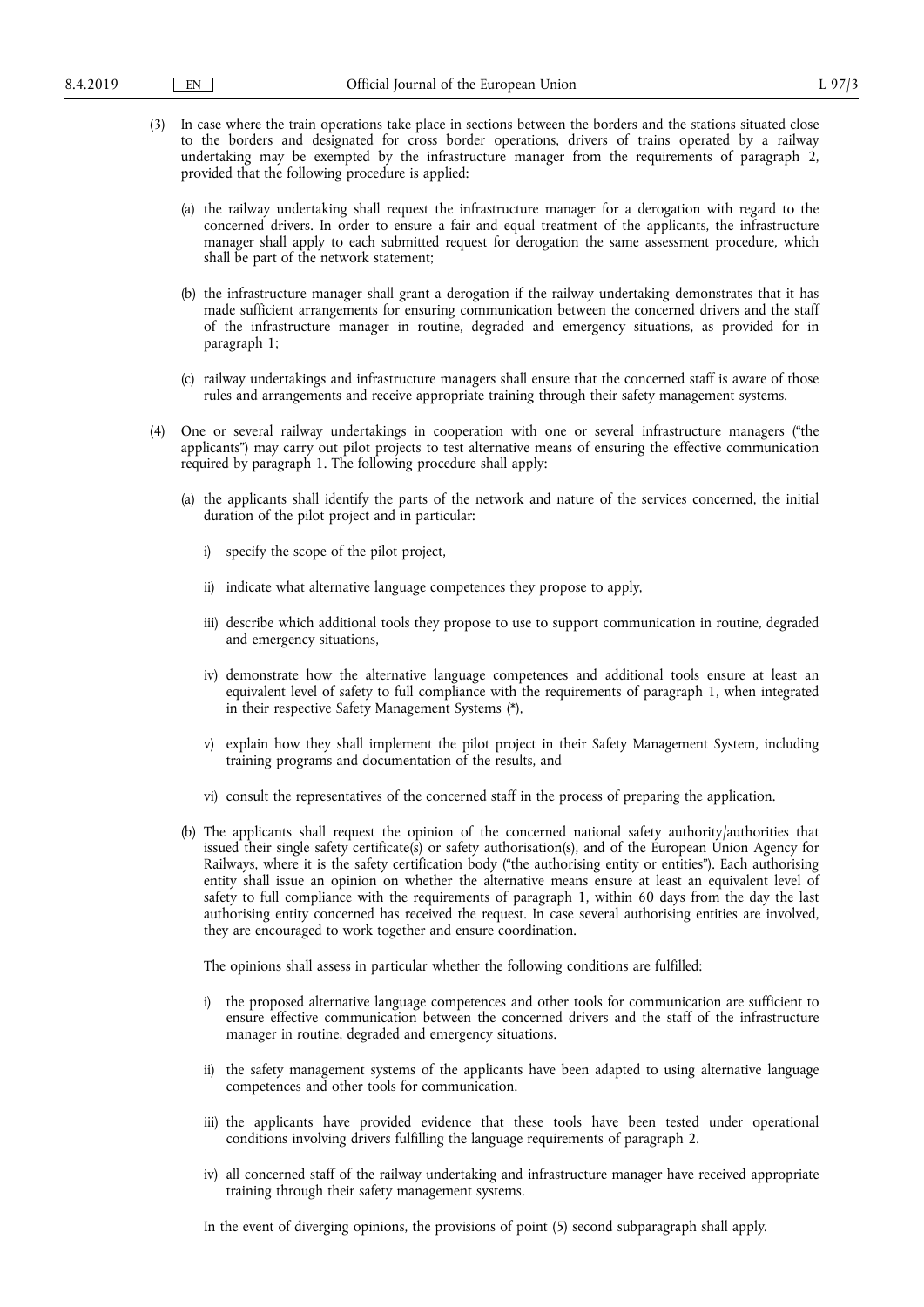- (c) The applicants shall jointly submit to the Commission an application for derogation from paragraph 2, including the opinions of the authorising entity or entities and the detailed description of the pilot project on which the opinions are based. Alternatively, the participants in the project can designate a coordinator among them, who may submit the joint application on behalf of all participants in the project.
- (5) The Commission shall, within 60 days after receiving a complete application, grant a derogation from paragraph 2:
	- (a) where the opinions of the authorising entity or entities are positive; and
	- (b) where it is demonstrated that equal and non-discriminatory treatment of all applications as well as legal coherence at Union level is ensured.

In the event of diverging opinions, or a failure of one or more authorising entities to deliver an opinion within the prescribed time limit, the applicants may request the Commission to find a mutually acceptable solution, in cooperation with the parties involved. If no mutually acceptable solution can be found within 90 days after receiving a request for derogation, the pilot project shall be deemed to be refused. The Commission may request the opinion of the European Union Agency for Railways, and shall do so where the opinion of each authorising entity is negative.

- (6) The derogation shall be granted for a limited period of time and shall not exceed 36 months. Where the derogation has been granted for a shorter period of time, it may be renewed provided that the total duration of 36 months is not exceeded.
- (7) On request by interested railway undertakings and where justified, an infrastructure manager shall offer other railway undertakings using a section of the network on which a pilot project is on-going, the possibility to participate in the pilot project subject to a positive opinion by the authorising entities concerned. Such additional participation shall be notified to the Commission by the infrastructure manager.

In case of changes in the scope of the pilot projects, in particular the part of the network in which the project is carried out, the alternative language competences and the additional tools used for communication, the procedure described in point (4) shall apply.

- (8) The railway undertaking and infrastructure manager shall ensure that the operation of the pilot project is appropriately documented in their safety management systems. Records shall be kept for 24 months after the end of the pilot project, in particular of the staff involved, the training they have received, the services operated and any issues encountered during the pilot project. The concerned train drivers shall have the relevant information included in their complementary certificates.
- (9) After the end of each pilot project, the railway undertaking(s) and infrastructure manager(s) involved shall report to the authorising entities concerned. Where the duration of a derogation exceeds one year, the railway undertaking(s) and the infrastructure manager(s) shall report on a yearly basis within their annual safety reports according to Article 9(6) of Directive (EU) 2016/798. The national safety authorities concerned shall report the results of pilot projects in their annual reports according to Article 19 of Directive (EU) 2016/798. Based on a common framework for assessment, the European Union Agency for Railways shall analyse the results of the pilot projects and submit a report to the Commission.
- (10) The Commission may suspend the derogation granted if it considers that the conditions are no longer fulfilled or where safety concerns arise. A national safety authority, railway undertaking or infrastructure manager shall immediately inform the Commission in case any safety concerns arise.
- (11) The European Union Agency for Railways shall publish on its website a list of pilot projects authorised by the Commission, including a short description of the project and the period for which it is authorised as well as any other relevant information, such as discontinuation or suspension of the projects.
- (\*) According to Article 9 of Directive (EU) 2016/798 of the European Parliament and of the Council of 11 May on railway safety.'

# *Article 2*

This Regulation shall enter into force three months following the day of its publication in the *Official Journal of the European Union*.